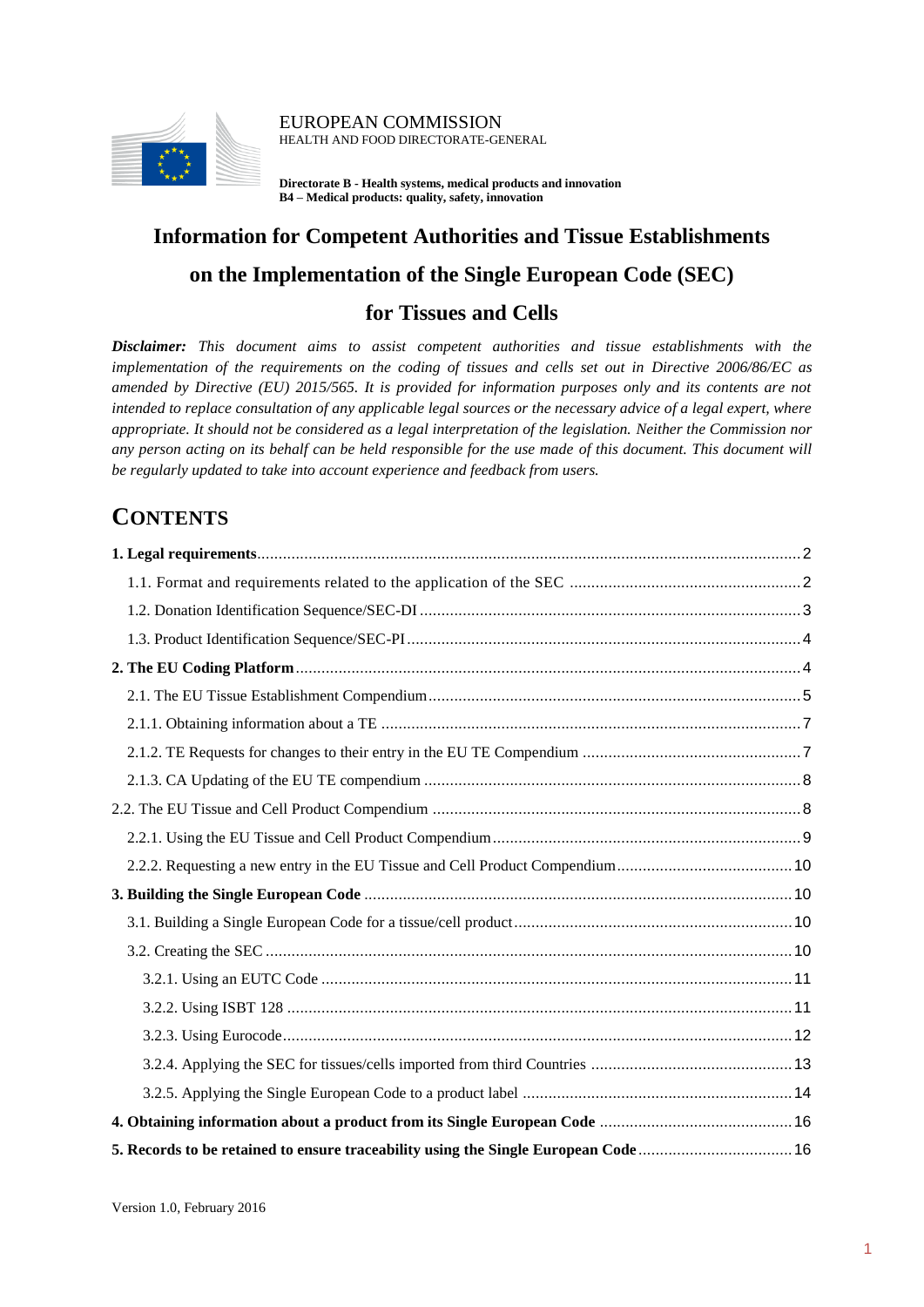# <span id="page-1-0"></span>**1. Legal requirements**

## <span id="page-1-1"></span>**1.1. Format and requirements related to the application of the SEC**

The EU Tissue and Cell Directives (Directives 2004/23/EC – Articles 8, 25 and 2006/86/EC – Article 10 as amended) set out the requirement to develop a single European coding system to identify and label tissue and cell products so as to support traceability of tissues and cells in the EU. The minimum set of information to be incorporated in the SEC is set out in Annex VII of Directive 2006/86/EC as amended by Directive (EU) 2015/565**<sup>1</sup>** . Following these amendments, new requirements which cover the full definition of the SEC, indications on its application, as well as obligations of the tissue establishments (TE), competent authorities (CA) and the European Commission have been included in **the amended Directive.**

The "Single European Code" or "SEC" is the unique identifier applied to tissues and cells distributed in the Union. The Single European Code consists of a donation identification sequence and a product identification sequence, as further specified in Annex VII to Directive 2006/86/EC as amended by Directive (EU) 2015/565.

#### **ANNEX VII**

|                            | DONATION IDENTIFICATION SEQUENCE       |                                                   |                                          |                                      | PRODUCT IDENTIFICATION SEQUENCE      |                                  |
|----------------------------|----------------------------------------|---------------------------------------------------|------------------------------------------|--------------------------------------|--------------------------------------|----------------------------------|
|                            | EU TISSUE ESTABLISHMENT<br><b>CODE</b> | <b>UNIQUE</b><br><b>DONATION</b><br><b>NUMBER</b> | PRODUCT CODE                             |                                      | <b>SPLIT</b><br><b>NUMBER</b>        | <b>EXPIRY DATE</b><br>(YYYYMMDD) |
| <b>ISO</b> country<br>code | Tissue estab-<br>lishment<br>number    |                                                   | Product<br>Coding Sys-<br>tem identifier | Product<br>number                    |                                      |                                  |
| 2 alphabetic<br>characters | 6 alpha-nu-<br>meric charac-<br>ters   | 13 alpha-nu-<br>meric charac-<br>ters             | 1 alphabetic<br>character                | 7 alpha-nu-<br>meric charac-<br>ters | 3 alpha-nu-<br>meric charac-<br>ters | 8 numeric<br>characters'         |

#### THE STRUCTURE OF THE SINGLE EUROPEAN CODE

Details on the two components of the SEC (the donation identification sequence/SEC-DI and the product identification sequence/SEC-PI) are presented below (see sections 1.1. and 1.3).

The SEC **shall be applied** to all tissues and cells distributed in the EU. For the other situations where tissues and cells are released for circulation (i.e. transfer to another operator for further processing with or without return), as a minimum the donation identification sequence shall be applied at least in the accompanying documentation.

Tissues/cells **imported from third countries for distribution in the EU** should be also labelled with the SEC. The importing TE is responsible for the application of the SEC on the product and in the accompanying documentation (double coding/labelling with both any original code and the SEC).

Tissues and cells in the following situations are **excluded** from the application of the SEC:

(a) reproductive cells from partner donation;

(b) tissues and cells distributed directly for immediate transplantation to the recipient, as referred to in Article 6(5) of Directive 2004/23/EC (e.g. haematopoietic stem cells);

(c) tissues and cells imported into the Union in case of emergency and authorised as such directly by the competent authority or authorities (i.e. according to the definition in Directive (EU) 2015/566, an emergency should be understood as any unforeseen situation in which there is no practical alternative other than to urgently

-

<sup>1</sup> <http://eur-lex.europa.eu/legal-content/EN/TXT/PDF/?uri=OJ:L:2015:093:FULL&from=EN#page=45>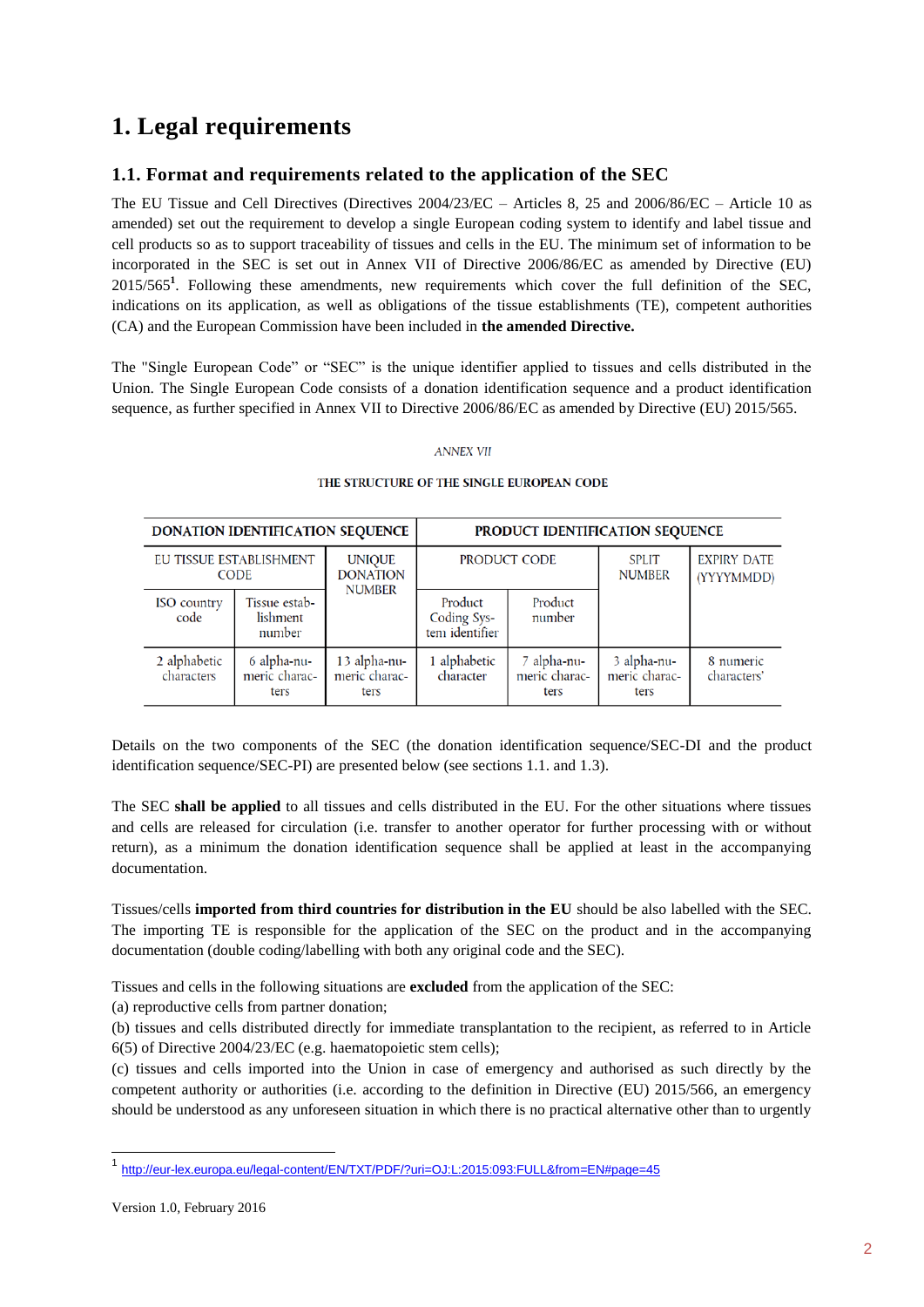import tissues and cells from a third country into the Union for immediate application to a known recipient or known recipients whose health would be seriously endangered without such an import).

Member States may allow **exemptions** from the application of the SEC for:

(a) tissues and cells other than reproductive cells for partner donation, when these tissues and cells remain within the same centre;

(b) tissues and cells that are imported into the Union, when these tissues and cells remain within the same centre from importation to application, provided that the centre comprises a tissue establishment authorised, designated, accredited, or licensed to carry out importing activities. Tissue establishments who wish to know whether any such exemptions apply in Member States where they operate are advised to contact the national competent authority or authorities in those Member States.

## <span id="page-2-0"></span>**1.2. DONATION IDENTIFICATION SEQUENCE/SEC-DI**

The donation identification sequence is the first part of the Single European Code consisting of the EU tissue establishment code and the unique donation number.

- **EU tissue establishment code** means the unique identifier for accredited, designated, authorised, or licensed tissue establishments in the Union. The tissue establishment code consists of:
	- o the ISO country code and
	- o the tissue establishment number set out in the EU Tissue Establishment Compendium.
- **Unique donation number** means the unique number attributed to a specific donation of tissues and cells in line with the system in place in each Member State for allocating such numbers. This number that uniquely identifies the donation within that establishment may be allocated locally at the TE (i.e. by applying rules established locally), at national level (i.e. in case of Member States with a central system for allocating donation numbers) or by using an international donation codification system (e.g. for users of ISBT128 or Eurocode).

By combining the unique donation number with a unique identifier for the tissue establishment, an EU-wide unique identification, the donation identification sequence, is obtained.

### *Example:*

*If in the EU Tissue Establishment Compendium a Belgian tissue establishment has the number "00A317" and the ISO Country Code is "BE", the EU TE code to be included in the SEC-DI will always be "BE00A317".* 

*If this TE assigns a donation number of "491276" to a donation event, then all tissue or cell products prepared by the TE or any other operator from that donation will be labelled with the following SEC-DI: "BE00A3170000000491276". Please note that in order to respect the requirement for the unique donation number (13 characters) the donation number id is padded with zeros.* 

The SEC-DI sequence is assigned solely by one TE and it identifies the TE which first received the tissues or cells from a procurement organisation (or third country supplier in the case of import from a third country) or which itself carried out the procurement.

The TE must apply the SEC-DI to all tissues and cells prior to distribution for human application or transfer to another operator (i.e. tissue establishment or ATMP manufacturer) for further processing (with or without return) and the donation identification sequence should not subsequently be changed.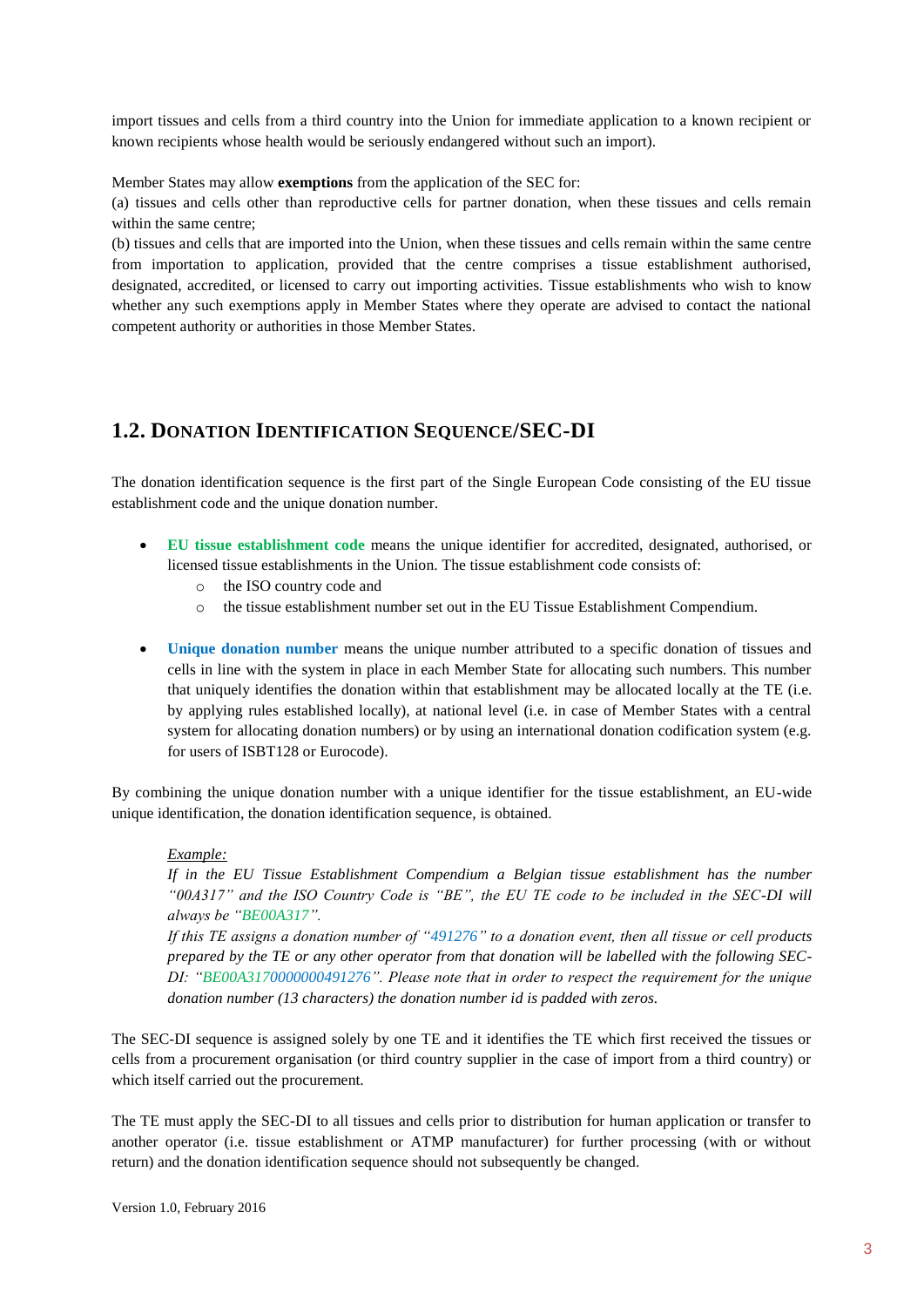If tissues or cells distributed for human application are prepared from more than one donor (i.e. pooling<sup>2</sup>), a new donation identification sequence shall be allocated, while maintaining the traceability of the original individual donation identification numbers.

## <span id="page-3-0"></span>1.3. PRODUCT IDENTIFICATION SEQUENCE/SEC-PI

The product identification sequence is the second part of the Single European Code consisting of the product code, the split number and the expiry date.

- **Product code** means the identifier for the specific type of tissue or cell in question. The product code consists of the product coding system identifier indicating the coding system used by the tissue establishment ("E" for the EUTC, "A" for ISBT128, "B" for Eurocode) and the tissues and cell product number foreseen in the respective coding system for the product type. In the SEC-PI only product codes listed in the EU Tissue and Cell Product Compendium can be used.
- **Split number** means the number which distinguishes and uniquely identifies tissues and cells having the same unique donation number and the same product code and originating from the same tissue establishment. Split numbers may be numeric or alphabetic as long as they are unique to each product from a donor that carries the same product code in the SEC. If the split number has less than three characters it should be padded with leading zeros.
- **Expiry date** means the date by which the tissues and cells must be applied; it is expressed in 8 numeric characters including the year, month and date (YYYYMMDD). If the tissues or cells cannot be given an expiry date (e.g. autologous bone marrow) the field should be filled with 8 zeros.

### *Example:*

*- A product identified as "Glycerolised Skin" which maps to the EUTC system (coding system "E") code of "Skin, Full" with EUTC number 62 (see also 4.1. Structure of the Product Compendium) would have the first eight characters of the product identification element of the SEC as "E0000062". By adding the split number (001) and the expiry date (20161231) the SEC-PI will be: E000006200120161231*

*- A product identified using ISBT 128 (coding system "A") with an ISBT 128 product code of S1012 would have the first eight characters of the product identification sequence of the SEC as "A00S1012". By adding the split number (001) and the expiry date (20161231) the SEC-PI will be: A00S101200120161231*

## <span id="page-3-1"></span>**2. THE EU CODING PLATFORM**

The EU Coding Platform<sup>3</sup> laid down by Directive 2006/86/EC as amended by Directive (EU) 2015/565 is the IT platform hosted by the Commission which contains the EU Tissue Establishment Compendium and the EU Tissue and Cell Product Compendium.

 **EU Tissue Establishment Compendium** is the register of all tissue establishments which are authorised, licensed, designated or accredited by the Member States' competent authority or authorities and which contains the information about these tissue establishments along with their corresponding TE codes. The EU TE Compendium is hosted by the EC and maintained by the MS CAs. Each CA is

 2 "Pooling" means the physical contact or mixing in a single container, of tissues or cells from more than one procurement from the same donor, or from two or more donors (Directive (EU) 2015/565 amending Directive 2006/86/EC).<br>3. This abital security alternative of following a species contract amended her the European Occasion

This database was developed following a service contract awarded by the European Commission to the Eurocet 128 consortium including three organisations: the Italian National Transplant Centre (CNT), ICCBBA, which maintains the ISBT 128 coding standard for human substances, and Artman Technologies, a software company.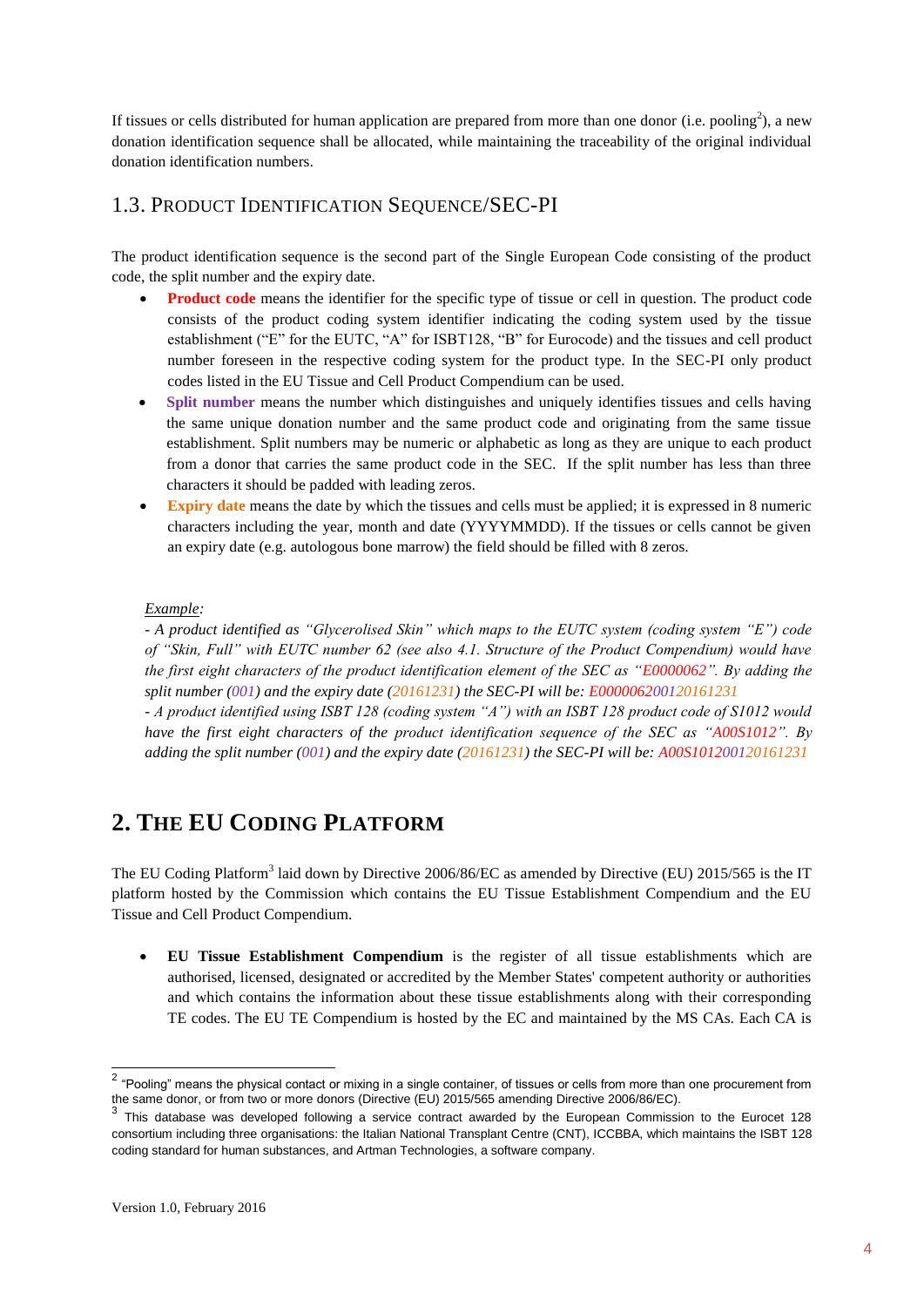responsible for the accuracy of the entries of the TEs that they have authorised (or licensed, designated or accredited) and for keeping these entries up-to-date.

For traceability purposes, one EU TE code may cover all physical locations of a TE which uses one system for allocating unique donation numbers across these different locations. If a TE includes services which procure, process and distribute different types of tissues and cells using separate donation number allocation systems, these entities should be allocated different codes in the EU TE Compendium. It is the responsibility of the CAs to identify such TEs and take the appropriate measures for their correct identification in the EU TE Compendium.

### *Example:*

*If a hospital department includes, for example, both heart valve and cord blood banking services under a single Responsible Person and authorised by a single CA, but the donation number allocation systems for their two services are different, it is critical that two separate TE codes are allocated to ensure the uniqueness of each SEC-DI sequence. It is the task of CAs to identify such situations and make a request to the Commission for the assignment of separate TE numbers in the EU TE Compendium for these services.*

 **EU Tissue and Cell Product Compendium** is the register of all types of tissues and cells circulating in the Union and the respective product codes under the three permitted coding systems (EUTC, ISBT128 and Eurocode).

The EU Coding Platform also includes a translator for decoding the EU tissue establishment code and the product code.

## <span id="page-4-0"></span>2.1. THE EU TISSUE ESTABLISHMENT COMPENDIUM

The EU TE Compendium carries information on all authorised, licensed, designated or accredited TEs<sup>4</sup> in the EU.

In line with the definition of 'tissue establishment' in Directive 2004/23/EC, all establishments fulfilling this definition and authorised, licensed, designated or accredited by the appropriate national CA(s) (e.g. tissue banks, ART centres and haematopoietic stem cell laboratories) are included in this compendium.

Some exclusions / exemptions from the requirement to apply the SEC are defined in the relevant EU legislation, but TEs that carry out excluded / exempted activities are, nonetheless, included in the TE Compendium so that the provisions of Article 10(3) of Directive  $2004/23/EC^5$  are also met by this instrument.

Importing tissue establishments which only import or only import and distribute tissues or cells are also included in the Compendium.

Centres that carry out only donation, and/or testing, and/or procurement (i.e. procurement organisations<sup>6</sup>), as well as centres that only carry out clinical application (i.e. organisations responsible for human application), are not included in the Compendium.

 4 "Tissue establishment" means a tissue bank or a unit of a hospital or another body where activities of processing, preservation, storage or distribution of human tissues and cells are undertaken. It may also be responsible for procurement or testing of tissues and cells (Article 3(o) of Directive 2004/23/EC)<br><sup>5</sup> Directive 2004/23/EC, Article 10.3 "Member States and the Commission shall establish a network linking the national tissue

establishment registers".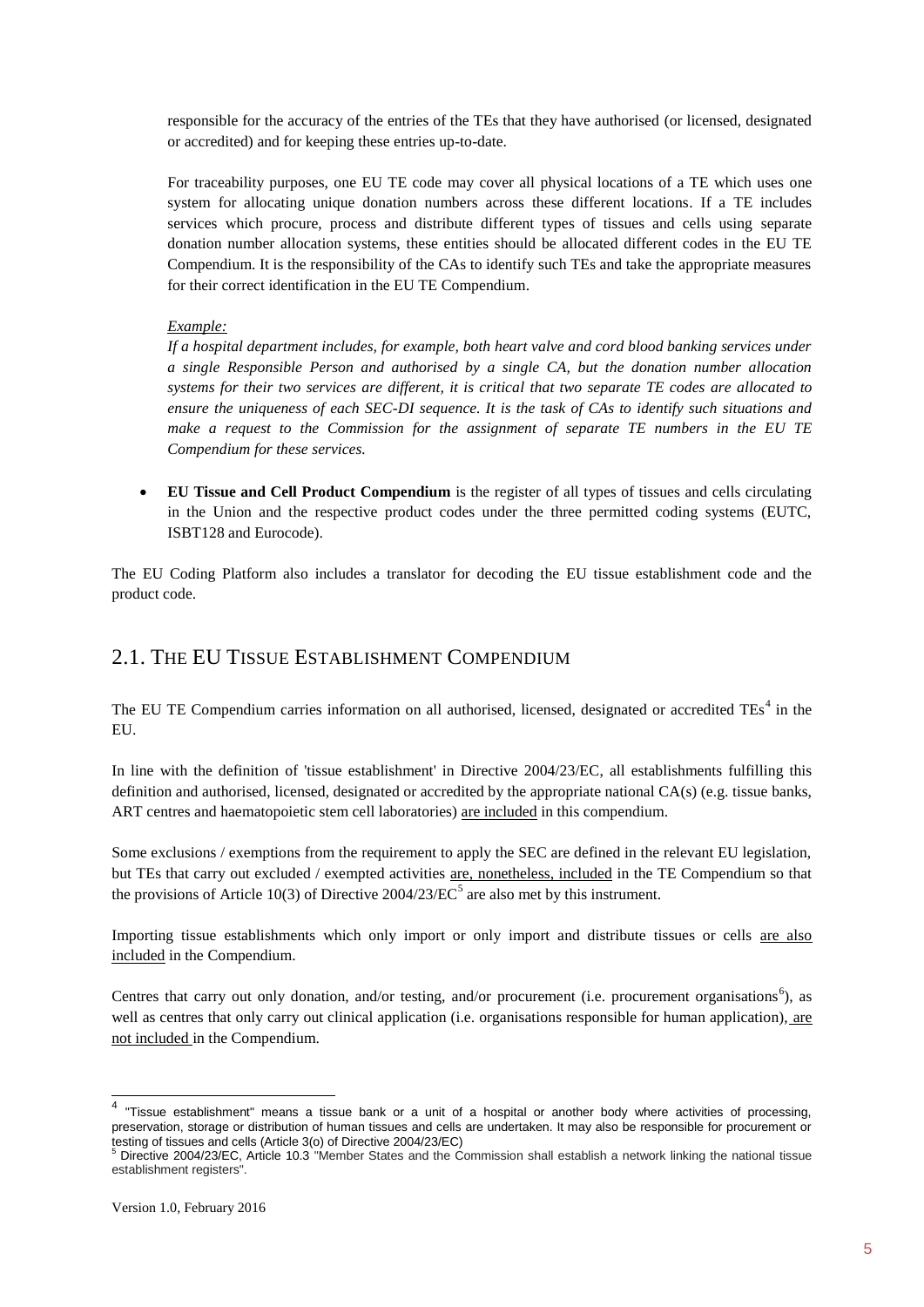The data set to be included for each TE is presented below:

| <b>NAME OF THE FIELD</b>                                                                                                                            | <b>FIELD DESCRIPTION</b>                                                                                                                                                                                                                                                                                                 |
|-----------------------------------------------------------------------------------------------------------------------------------------------------|--------------------------------------------------------------------------------------------------------------------------------------------------------------------------------------------------------------------------------------------------------------------------------------------------------------------------|
| National identifier code<br>$(if\, existing)$                                                                                                       | This is the identification code of the TE assiged nationally<br>by the CA and used in the system of national traceability,<br>where applicable.                                                                                                                                                                          |
| <b>International identifier code</b><br>(if existing)                                                                                               | This is the identification code assigned to the TE<br>internationally (e.g. ISBT128) and used in the labelling<br>system of the TE.                                                                                                                                                                                      |
| <b>Name of TE</b>                                                                                                                                   | Official name of the TE as shown on the authorisation. It<br>identifies the TE within the hospital / institute, where<br>applicable.                                                                                                                                                                                     |
| Name of Institute/Hospital<br>(if applicable)                                                                                                       | Name of institution / hospital when the TE is within such an<br>institute.                                                                                                                                                                                                                                               |
| <b>Number and street</b>                                                                                                                            | Street number and name in legally registered address of TE<br>site (where the Responsible Person can be contacted).                                                                                                                                                                                                      |
| <b>City</b>                                                                                                                                         | Name of city where TE is located (in the national language)<br>(where the Responsible Person can be contacted).                                                                                                                                                                                                          |
| Country                                                                                                                                             | Name of country where TE is located.                                                                                                                                                                                                                                                                                     |
| <b>Postal code</b>                                                                                                                                  | Legally registered address of TE site<br>(where the Responsible Person can be contacted).                                                                                                                                                                                                                                |
| <b>Phone and Fax</b>                                                                                                                                | Telephone and fax number at the site where the<br>Responsible Person can be contacted.                                                                                                                                                                                                                                   |
| <b>Email</b>                                                                                                                                        | Functional email address of the TE.                                                                                                                                                                                                                                                                                      |
| Website                                                                                                                                             | TE webpage                                                                                                                                                                                                                                                                                                               |
| <b>Authorising Competent Authority</b>                                                                                                              | The authority (ies) that inspect(s) and accredit(s),<br>$designate(s)$ , authorise $(s)$ or license $(s)$ the TE for<br>compliance with the EU tissue and cell legislation. (The<br>entry may be, for example, 'Regional Health Authority',<br>'Länder Authority' or 'Health Authority of the<br>Autonomous Community'). |
| <b>National Competent Authority</b><br>responsible for maintenance of the EU<br><b>Tissue Establishment Compendium</b><br>(if different from above) | The national authority that maintains and updates the<br>entries for that Member State in the EU Tissue<br>Establishment Compendium.                                                                                                                                                                                     |
| Name of<br>authorisation/licence/designation/<br>accreditation holder (if existing)                                                                 | When the structure that hosts the TE (e.g. hospital/clinic) is<br>the holder of the authorisation/licence/designation/<br>accreditation rather than the TE unit or department itself.                                                                                                                                    |

 6 "Procurement organisation" means a health care establishment or a unit of a hospital or another body that undertakes the procurement of human tissues and cells and that may not be accredited, designated, authorised or licensed as a tissue establishment (Article 1(h) of Directive 2006/17/EC)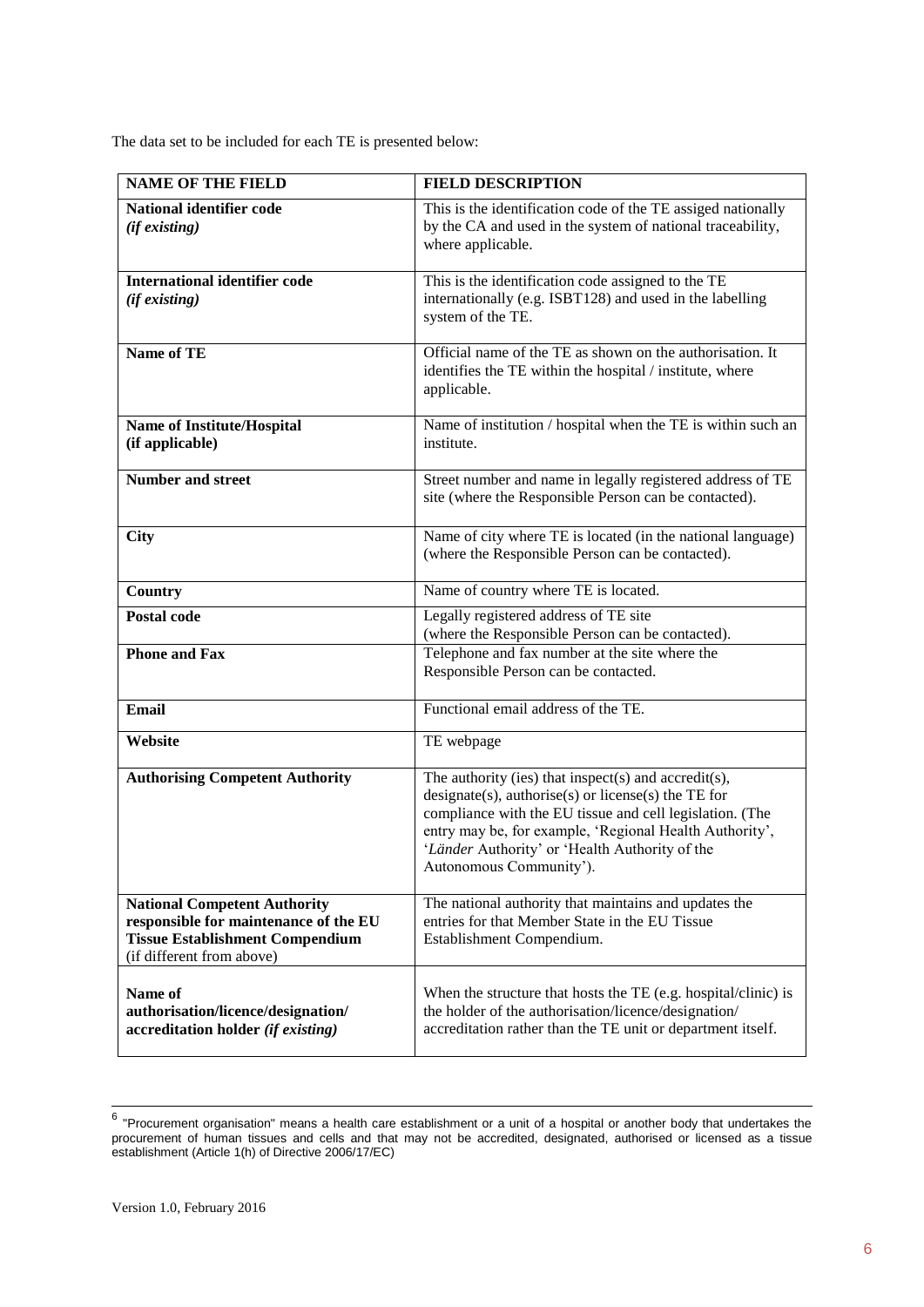| Type of authorisation/licence/designation/ | <b>O</b> Based on desk-based document review OR Self            |
|--------------------------------------------|-----------------------------------------------------------------|
| accreditation                              | certification of compliance                                     |
|                                            | <b>O</b> Based on site inspection                               |
|                                            | (Note: if both have taken place, only the site inspection is to |
|                                            | be ticked as this supercedes the other type of authorisation)   |
| Type of tissues/cells:                     | List of tissues/cells for which the TE is                       |
|                                            | authorised/licenced/designated/accredited.                      |
|                                            |                                                                 |
| <b>Type of HPC</b>                         | Specify type of HPC: Autologous, allogeneic related,            |
|                                            | allogeneic unrelated.                                           |
| Type of reproductive cells                 | Specify type of reproductive cell services: Partner, Non-       |
|                                            | partner.                                                        |
|                                            |                                                                 |
| Type of activity:                          | Type of activity (ies) carrried out and authorised in the TE    |
|                                            | from those foreseen in Directive 2004/23/EC (processing,        |
|                                            | preservation, storage or distribution of human tissues and      |
|                                            | cells). Also includes whether the TE is authorised for          |
|                                            | Import or Export. If the TE is also responsible for             |
|                                            | procurement or testing of tissues and cells this is also        |
|                                            | indicated.                                                      |

The EU Tissue Establishment Compendium entries for each EU Member State are maintained and updated in due time by the responsible national CA.

## <span id="page-6-0"></span>2.1.1. OBTAINING INFORMATION ABOUT A TE

The EU TE Compendium provides several ways to find information.

It is possible to search for a TE on the basis of:

- EU TE code (ISO Country identifier together with the TE number) taken from the SEC-DI carried on a tissue or cell product;

- TE name;

- Authorised tissues/cells or activities.

It is also possible to list all authorised, licensed, designated or accredited tissue establishments in one Member State.

More details regarding the application modules for look-up and reports are provided online via the User Manual available in the EU Coding Platform.

## <span id="page-6-1"></span>2.1.2. TE REQUESTS FOR CHANGES TO THEIR ENTRY IN THE EU TE **COMPENDIUM**

It is important that the EU TE Compendium contains accurate and complete information. TEs should check that the information entered for their organisation is correct and up-to-date, and notify the relevant CA of any corrections or changes that they consider are required.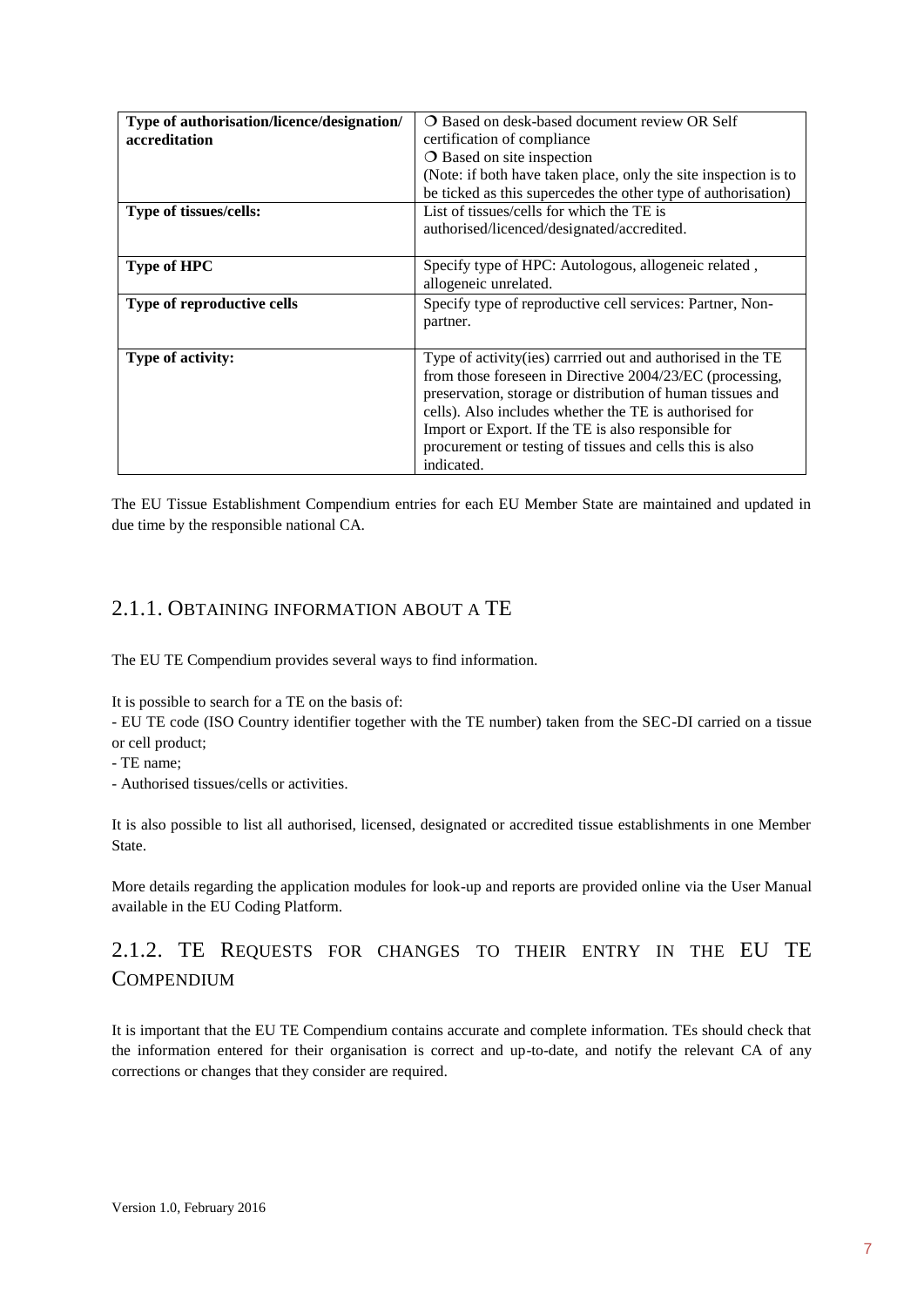## <span id="page-7-0"></span>2.1.3. CA UPDATING OF THE EU TE COMPENDIUM

When a TE's authorisation status changes, (e.g. a new activity or tissue/cell type is authorised or an authorisation for an activity is suspended or revoked) or when details change or are not correctly recorded in the EU TE Compendium, the CA must update the status in the EU TE Compendium to ensure that clinical users, TEs and CAs that are consulting the EU TE Compendium can be confident that the information shown is accurate and up-to-date.

National CAs must nominate a contact person and a substitute who will be given credentials for secure access to the EU TE Compendium hosted by the European Commission. An IT User Manual describing how records can be uploaded or modified is available in the application itself. CAs should provide training to new individuals who are given responsibility for maintaining their entries in the EU TE Compendium.

The CAs are responsible for ensuring the validation of the data on the tissue establishments contained in the EU Tissue Establishment Compendium for their Member State and update the EU TE Compendium without undue delay in particular in the following situations:

(1) when a new tissue establishment is authorised, designated, accredited, or licensed;

(2) when tissue establishment information changes or is not correctly recorded in the EU Tissue Establishment Compendium;

(3) when the accreditation, designation, authorisation or licence details of a tissue establishment, as listed in Annex VIII to Directive 2006/86/EC as amended, change, including:

- accreditation, designation, authorisation or licence for a new tissue or cell type,
- accreditation, designation, authorisation or licence for a new prescribed activity,
- details of any conditions and or exemptions added to an authorisation,
- suspension, in part or in full, of a specific accreditation, designation, authorisation or licence for a particular activity or tissue or cell type;
- revocation, in part or in full, of an accreditation, designation, authorisation or licence for a tissue establishment,
- situations when a tissue establishment voluntarily ceases, in part or in full, the activity or activities for which it is authorised, accredited, designated or licensed.

Without undue delay means not later than 10 working days for any changes substantially affecting the authorisation, accreditation, designation or licence of the tissue establishments concerned.

Each CA has access rights to change information relating only to those entries for which it is responsible. To facilitate an efficient updating of the EU TE Compendium, it is recommended that the function of updating be delegated by the entity that officially issues the licence to the operational unit responsible for inspection in those MS where these are not the same entities. In countries where inspection and authorisation is a regional responsibility, the national CA responsible for the maintenance of the EU TE Compendium will need to establish an efficient communication and co-ordination procedure with the regional authorities to ensure that modifications to TE entries are made within the required timeframe.

## <span id="page-7-1"></span>2.2. THE EU TISSUE AND CELL PRODUCT COMPENDIUM

The EU Tissue and Cell Product Compendium is the register of all types of tissues and cells circulating in the Union and the respective product codes under the three permitted coding systems (EUTC, ISBT128 and Eurocode).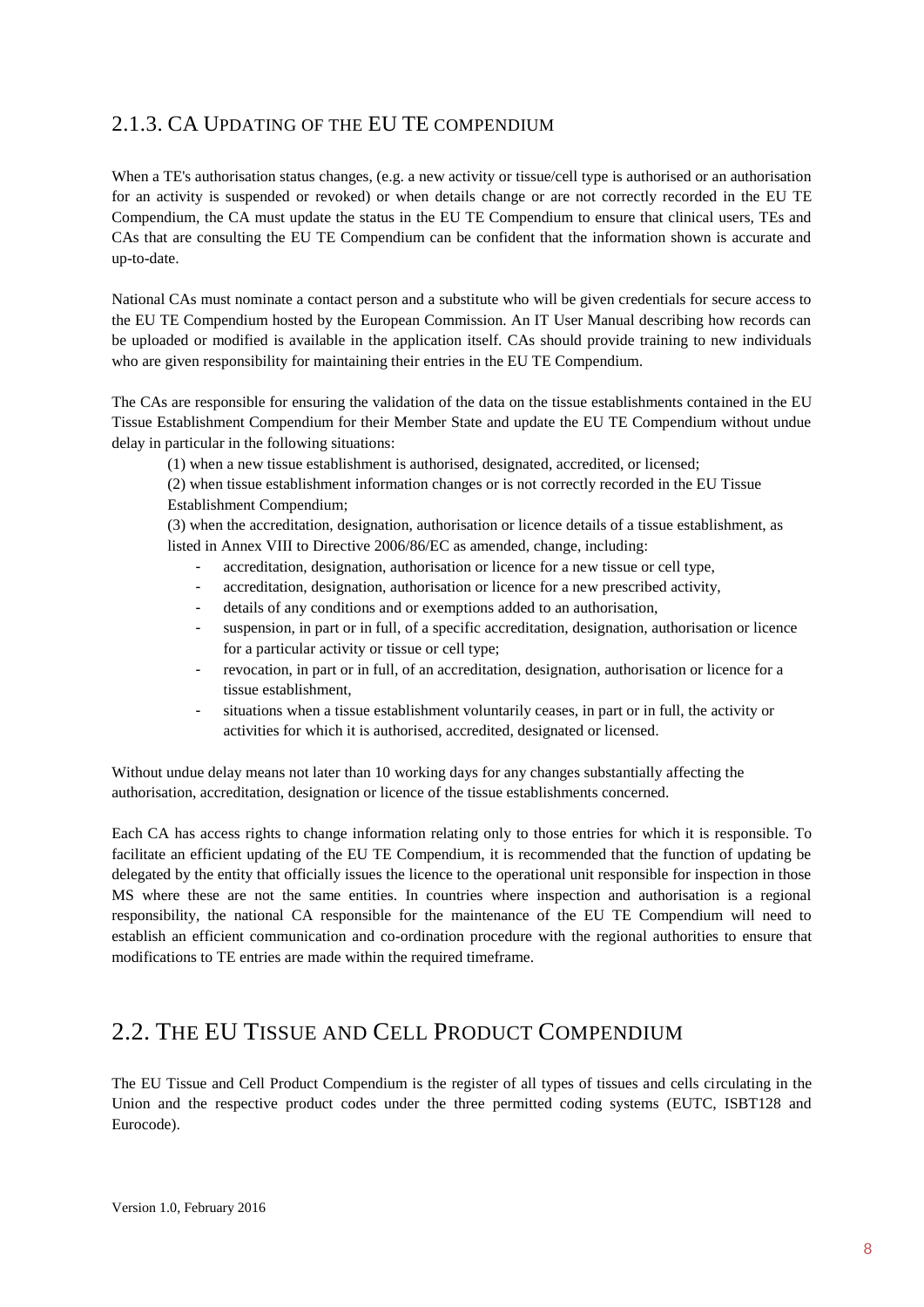- **EUTC** is the product coding system for tissues and cells developed by the Union consisting of a register of all types of tissues and cells circulating in the Union and their corresponding product codes.
- **ISBT128** is an international product coding system developed and managed by ICCBBA<sup>7</sup>.
- **Eurocode** is an international product coding system developed and managed by Eurocode-IBLS  $e.V^8$ .

TEs need to ensure that every tissue or cell product that they distribute carries a SEC containing the correct SEC-PI.

EUTC codes are associated with high-level descriptions of human tissue and cell products. Information such as the method of preservation or sterilisation is not coded. Centres using the EUTC in the SEC should continue including this information (e.g. details related to the processing and/or preservation methods) in the accompanying documentation or on the label in line with their national requirements.

CAs and TEs may also use the EU Tissue and Cell Product Compendium to look up information on tissues and cells distributed from another EU Member State.

## <span id="page-8-0"></span>2.2.1. USING THE EU TISSUE AND CELL PRODUCT COMPENDIUM

The full list of the tissues and cells product codes to be used is available to view or download from the EU Coding Platform on the European Commission website<sup>9</sup>. In practice, three lists are available for each of the three coding systems allowed, in which the following information is displayed: coding system, product number, product name, product characteristics, product code and mapping to the corresponding EUTC code (for ISBT128 and Eurocode-coded products).

*Examples of headers for the tissue and cell product lists corresponding to the three coding systems* 

| Coding<br><b>System</b> | Product<br>number | Product<br><b>Name</b>             | Product<br> Characterist Code <br>ic | Product  | <b>EUTC</b><br><b>Name</b>               |
|-------------------------|-------------------|------------------------------------|--------------------------------------|----------|------------------------------------------|
| E - EUTC                |                   | <b>MEMBRAN</b><br><b>PERICARDI</b> |                                      | E0000001 | <b>MEMBRAN</b><br><b>PERICARDI</b><br>UM |

| Coding<br><b>System</b> | Product<br>number | Product<br><b>Name</b> | Product<br> Characterist Code<br>iс                                      | Product | <b>EUTC</b><br><b>Name</b>                                                                |
|-------------------------|-------------------|------------------------|--------------------------------------------------------------------------|---------|-------------------------------------------------------------------------------------------|
| A - ISBT 128 S0295      |                   | HPC.<br><b>MARROW</b>  | NS/XX/rt Op A00S0295<br>en Plasma<br>added 4th<br>containerext<br>ensive |         | <b>PROGENIT</b><br>OR CELLS.<br><b>HEMATOP</b><br>OIETIC,<br><b>BONE</b><br><b>MARROW</b> |

1

<sup>7</sup> <https://www.iccbba.org/>

<sup>8</sup> <http://www.eurocode.org/>

<sup>&</sup>lt;sup>9</sup> The hyperlink will be included in the document a few months before the transposition deadline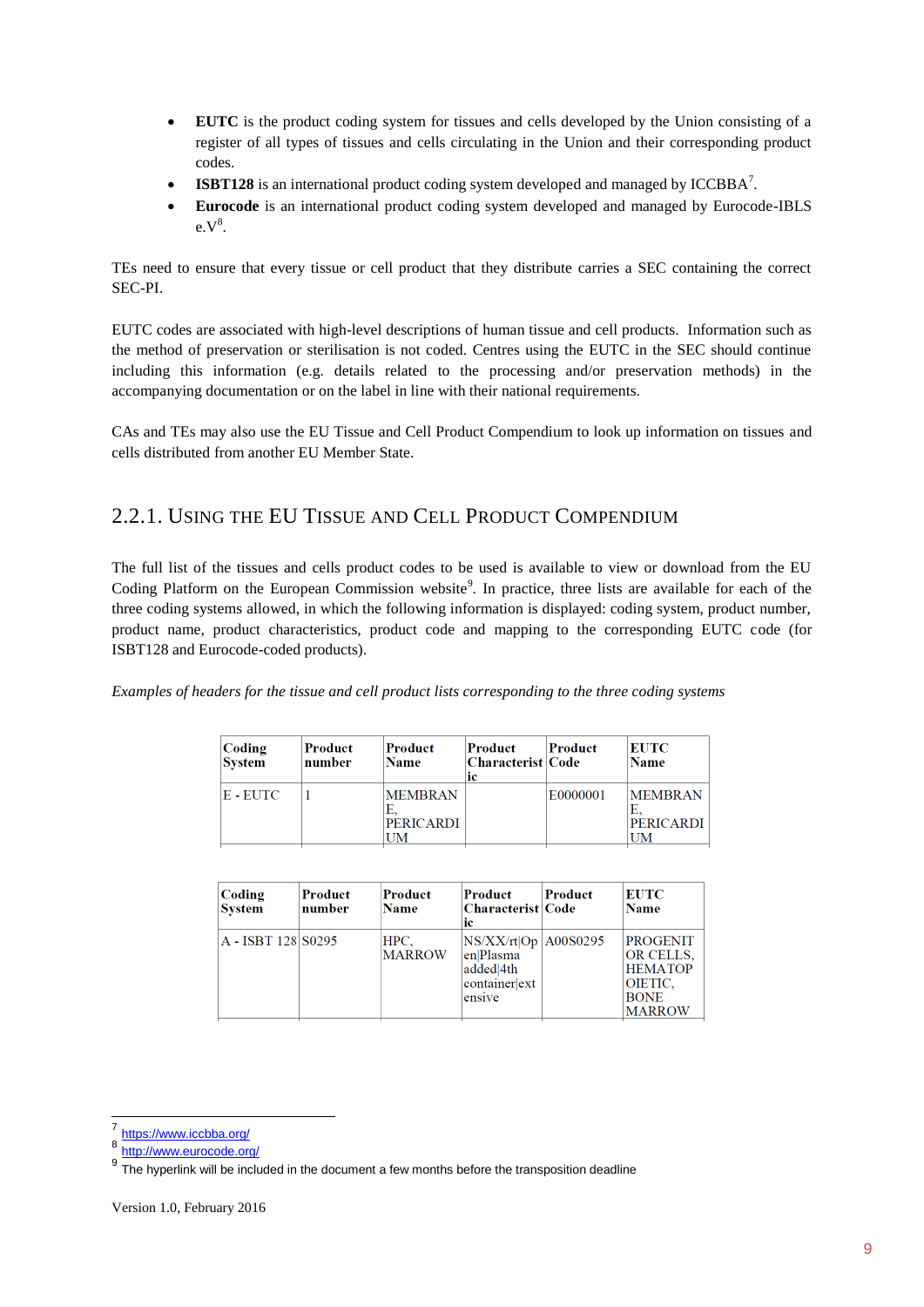| Coding<br><b>System</b>              | Product<br>number | Product<br><b>Name</b> | Product<br> Characterist Code <br>ic                                                          | Product | EUTC<br><b>Name</b>               |
|--------------------------------------|-------------------|------------------------|-----------------------------------------------------------------------------------------------|---------|-----------------------------------|
| B - Eurocode   702001<br><b>IBLS</b> |                   | on                     | Tissue/Amni $ 2\text{to}25/\text{PAA}/\text{o} B0702001$<br>ther/CleanR/<br>Transpl/VST<br>1S |         | <b>MEMBRAN</b><br><b>AMNIOTIC</b> |

## <span id="page-9-0"></span>2.2.2. REQUESTING A NEW ENTRY IN THE EU TISSUE AND CELL PRODUCT **COMPENDIUM**

If an individual TE is using EUTC and intends to distribute a new tissue/cell product, they should contact their national CA as soon as possible, and if the new product does not map to one of the existing product types in the EU Tissue and Cell Product Compendium, the national CA (on behalf of the respective TE) is responsible for requesting a new EUTC code from the European Commission<sup>10</sup>. As the descriptors are high-level, requests for new EUTC codes are not expected to be frequent. However, TEs that are developing novel products not currently in the EU Tissue and Cell Product Compendium should take into consideration that, during the R&D phase, a request for the new code should be submitted to ensure availability when the product is to be distributed.

The Commission has established agreements with the organisations managing ISBT128 and Eurocode to ensure that updates of their product' lists are regularly made available to the EC for inclusion in the EU Tissue and Cell Product Compendium. Therefore, TEs using ISBT128 or Eurocode should be able to find the new product numbers corresponding to these coding systems without any further requests to their national CA.

## <span id="page-9-1"></span>**3. BUILDING THE SINGLE EUROPEAN CODE**

## <span id="page-9-2"></span>3.1. BUILDING A SINGLE EUROPEAN CODE FOR A TISSUE/CELL PRODUCT

To build a SEC the following elements are required:

- **Donation Identification Sequence**
	- o The EU TE code in the EU TE Compendium (two character ISO country code for the relevant  $country + the tissue establishment number);$
	- o The unique donation identification number (allocated at central or local level, depending on national requirements).
- **Product Identification Sequence**
	- o The coding system to be used for tissue and cell product identification, in line with the national legislation following the transposition of the Directive (EU) 2015/565;
	- o Product code from the EU TC Product Compendium;
	- Split number. The split number is an alphabetic or numeric or alpha-numeric sequence that uniquely identifies this particular product from any other bearing the same product code from the same donor.

## <span id="page-9-3"></span>3.2. CREATING THE SEC

The rules for creating the SEC will depend on the coding system in use. There are three options for building the code.

<sup>1</sup> <sup>10</sup> Requests should be addressed to SANTE-EUCODING@ec.europa.eu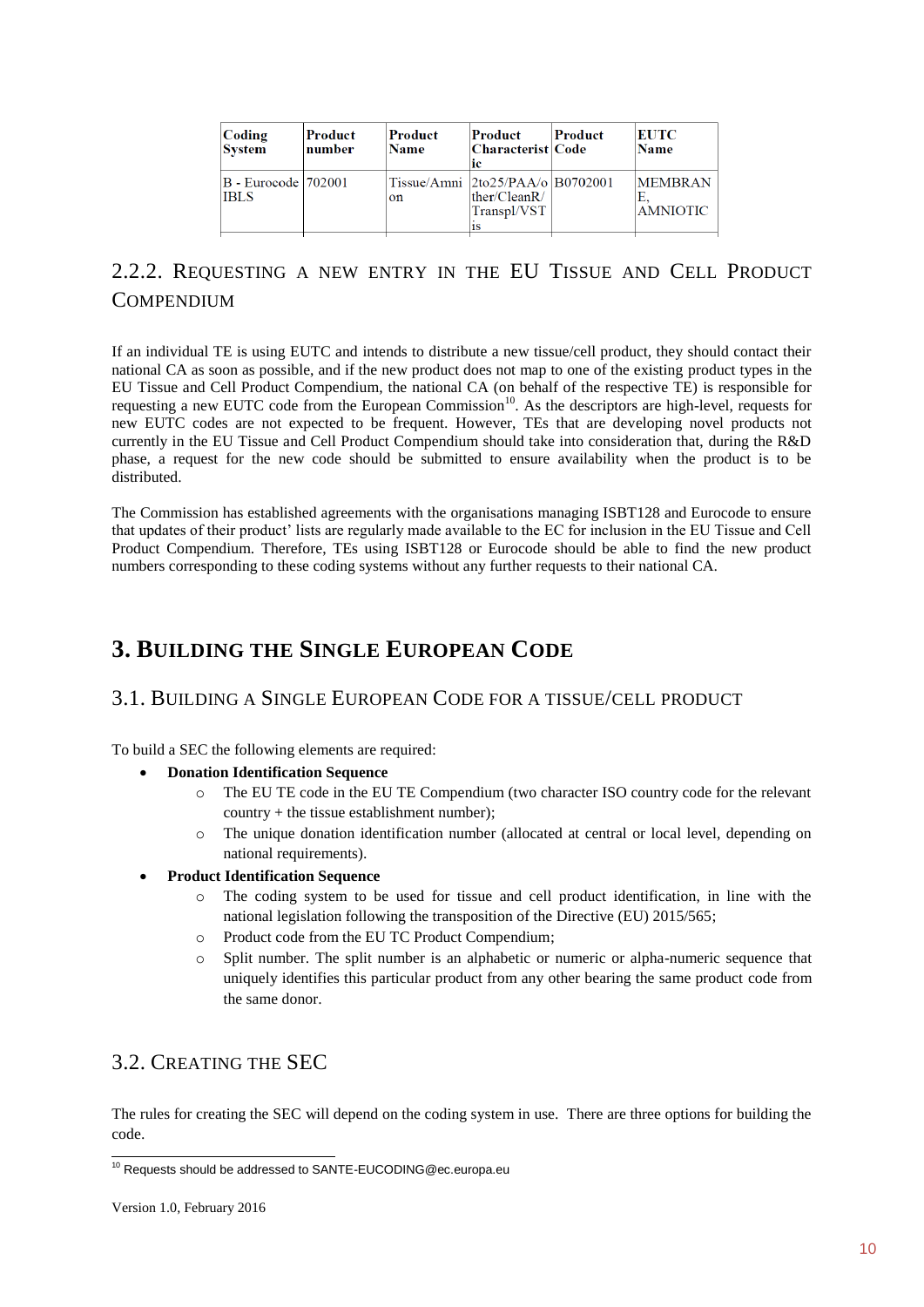## <span id="page-10-0"></span>3.2.1. USING AN EUTC CODE

The correct EUTC Product Code must be selected. Due to its high-level terminology, several products may map to the same EUTC code.

The SEC is created as follows:

#### **Donation Identification Sequence**

- Two character ISO country code;
- TE number as assigned in the EU TE Compendium;
- National Donation Identification Number (padded with leading zeros to 13 characters).

### **Product Identification Sequence**

- Coding System Identifier for EUTC (letter E);
- Product Code from the EUTC List padded to seven characters with leading zeros;
- Three character split number;
- Expiration date in YYYYMMDD format.

### *Example (EUTC):*

*A TE in Italy with identifier R207 does not use a current coding system and intends using the EUTC code. They require a code for SKIN, SPLIT. They search the Product Compendium looking for EUTC Codes used in their country. They find that the appropriate EUTC term is Skin, Split and this has a code of '65'. The donation number is 10479 and the product is split 003 and expires on 31 July 2018*

| Two character ISO country code                                              |          |
|-----------------------------------------------------------------------------|----------|
| TE number as assigned in the EU TE Compendium                               | 00R207   |
| Donation Identification Number assigned by the TE (if $\vert$ 0000000010479 |          |
| needed padded to 13 characters with leading zeros)                          |          |
| Coding System Identifier for EUTC                                           | E        |
| EUTC Code padded to seven characters with five                              | 0000065  |
| leading zeros                                                               |          |
| Three character split number                                                | 003      |
| Expiration date in YYYYMMDD format                                          | 20180731 |

*This gives a SEC of: IT00R2070000000010479 E000006500320180731*

## <span id="page-10-1"></span>3.2.2. USING ISBT 128

The entire list of ISBT 128 product codes for tissues and cells have been uploaded into the Product Compendium and should be regularly updated by ICCBBA.

The SEC is created as follows:

### **Donation Identification Sequence**

- Two character ISO country code;
- TE number as assigned in the EU TE Compendium;
- ISBT 128 Donation Identification Number (13 characters).

Version 1.0, February 2016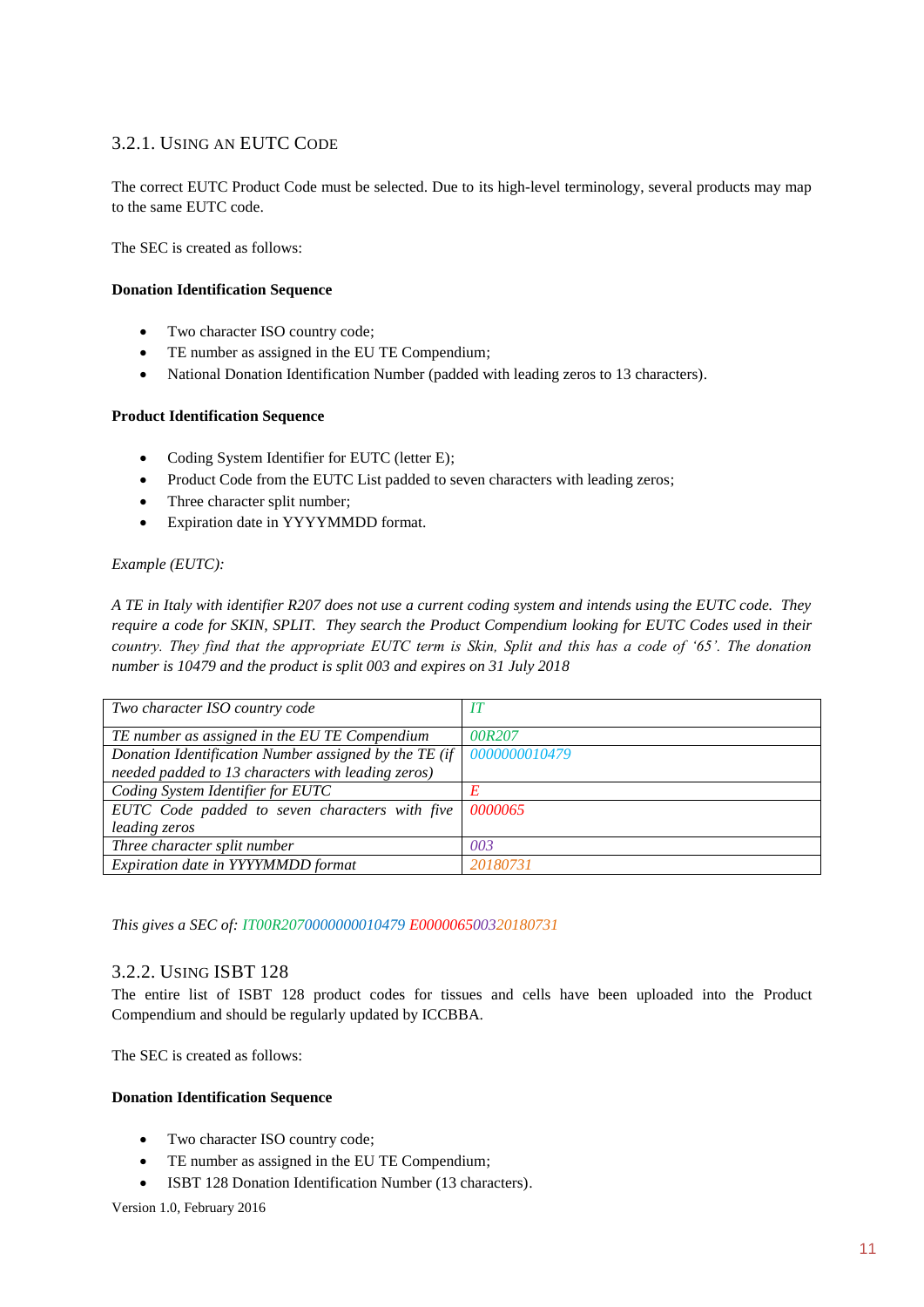### **Product Identification Sequence**

- Coding System Identifier for ISBT 128 (letter A);
- ISBT 128 Product Description Code padded to seven characters with two leading zeros;
- Three character split number (for tissues use the three digit ISBT 128 division number, for cellular therapy use the two character division identifier with a leading zero);
- Expiration date in YYYYMMDD format.

## *Example (ISBT 128):*

*A UK TE with identifier '547' uses ISBT 128 product codes and requires a code for SKIN, FULL THICKNESS WITH HYPODERMIS. They search the Product Compendium looking for ISBT 128 codes used in the UK. They find that T0326 is the ISBT 128 Product Description Code for this product. The donation number is G999913765432 and the product is split 007 and expires on 31 July 2018.*

| Two character ISO country code                            | GВ       |
|-----------------------------------------------------------|----------|
| TE number as assigned In the EU TE Compendium             | 000547   |
| ISBT 128 Donation Identification Number (13 G999913765432 |          |
| <i>characters</i> )                                       |          |
| Coding System Identifier for ISBT 128                     |          |
| ISBT 128 Product Description Code padded to seven         | 00T0326  |
| characters with two leading zeros                         |          |
| Three character split number                              | 007      |
| Expiry date in YYYYMMDD format                            | 20180731 |

*This gives a SEC of: GB000547G999913765432 A00T032600720180731*

## <span id="page-11-0"></span>3.2.3. USING EUROCODE

The entire list of Eurocode product codes for tissues and cells have been uploaded into the Product Compendium and should be regularly updated by Eurocode. If code(s) required is/are not listed, TEs should confirm with the organisation managing the Eurocode system that they are present in their product list and if not, ask their CA to request that they be added to the EU Tissue and Cell Product Compendium.

The SEC is created as follows:

## **Donation Identification Sequence**

- Two character ISO country code;
- TE number as assigned by CA padded to six characters;
- Eurocode Donation Identification Number (padded with leading zeros to 13 characters).

### **Product Identification Sequence**

- Coding System Identifier for Eurocode (letter B);
- Eurocode Product Description Code padded to seven characters with leading zeros;
- Three character split number;
- Expiration date in YYYYMMDD format.

## *Example (Eurocode):*

Version 1.0, February 2016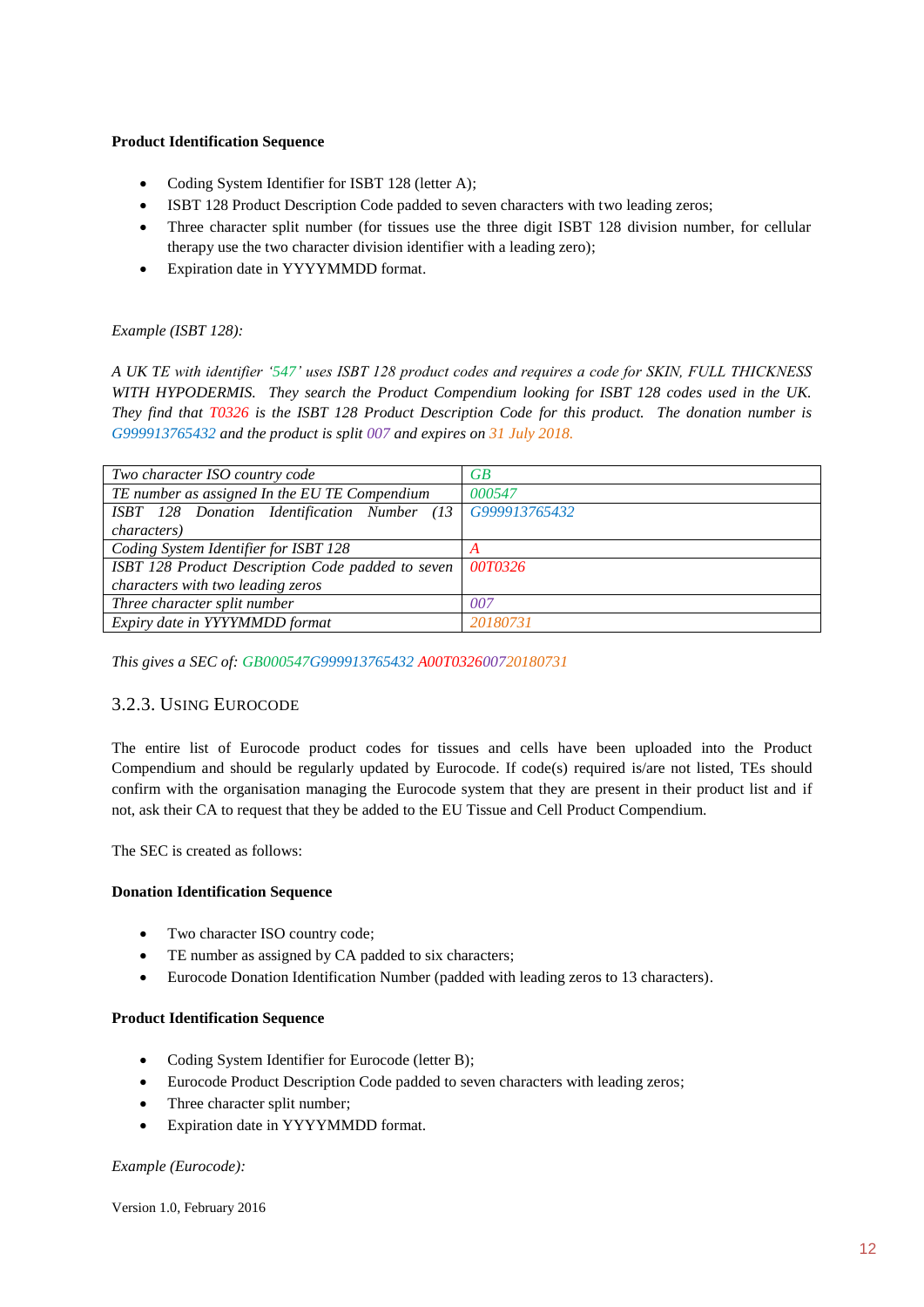*A DE TE with identifier '102' uses Eurocode product codes and requires a code for AMNIOTIC MEMBRANE. They search the product compendium looking for Eurocode codes. They find that 702001 is the Eurocode Product Description Code for this product. The donation number is 0000012312312 and the split number is 001 and expires on 31 July 2018.*

| Two character ISO country code                    | DE            |
|---------------------------------------------------|---------------|
| TE number as assigned In the EU TE Compendium     | 000102        |
| Donation Identification Number (13 characters)    | 0000012312312 |
| Coding System Identifier for Eurocode             | B             |
| Eurocode Product Description Code padded to seven | 0702001       |
| characters with one leading zero                  |               |
| Three character split number                      | 001           |
| Expiry date in YYYYMMDD format                    | 20180731      |

*This gives a SEC of: DE0001020000012312312 B070200100120180731*

### <span id="page-12-0"></span>3.2.4. APPLYING THE SEC FOR TISSUES/CELLS IMPORTED FROM THIRD COUNTRIES

Without prejudice to the exclusions / potential exemptions explained in chapter 1, tissues/cells imported from third countries for distribution in the EU must be labelled with the SEC. The importing TE is responsible for the application of the SEC on the product and in the accompanying documentation (double coding/labelling with both the original code and the SEC is possible). In such cases:

- For the SEC-DI:
	- o the codes for country and TE number will be the ones corresponding to the importing TE;
	- $\circ$  the donation identification number shall be allocated by the importing TE according to the national system in place in the EU Member State in which the importing TE is located. Where an international coding system was used (e.g. ISBT128), the original donation identification number may be retained.
- For the SEC-PI: the product identification number of the product should map to the EUTC or other international or national codes included in the EU Tissue and Cell Product Compendium (ISBT 128, Eurocode).

In addition, for imported tissues and cells, the country of procurement and the exporting country (if different from the procurement country) have to be indicated either on the label or in the accompanying documentation.

The importing TE is also responsible for storing all the information needed for ensuring the appropriate traceability from donor to recipient for imported tissues/cells.

### *Example 1:*

*Generis Tissue Bank in the USA supplies tissue to its subsidiary in Belgium for distribution in the EU. The Belgian EU TE code is 00J427. The subsidiary receives a pack containing an achilles tendon with bone block identified with serial number 02485061327 and product code 67104 expiring on June 24, 2025. The subsidiary assigns the next available donation number from its own number allocation sequence which is 705721, and determines that the appropriate EUTC code for Achilles tendon with bone block is 41 (MS/TENDON/ACHILLES). As they will only use this donation number for one product they can use a division/split number of '000'. They therefore assign the SEC as:*

*BE00J4270000000705721 E000004100020250624*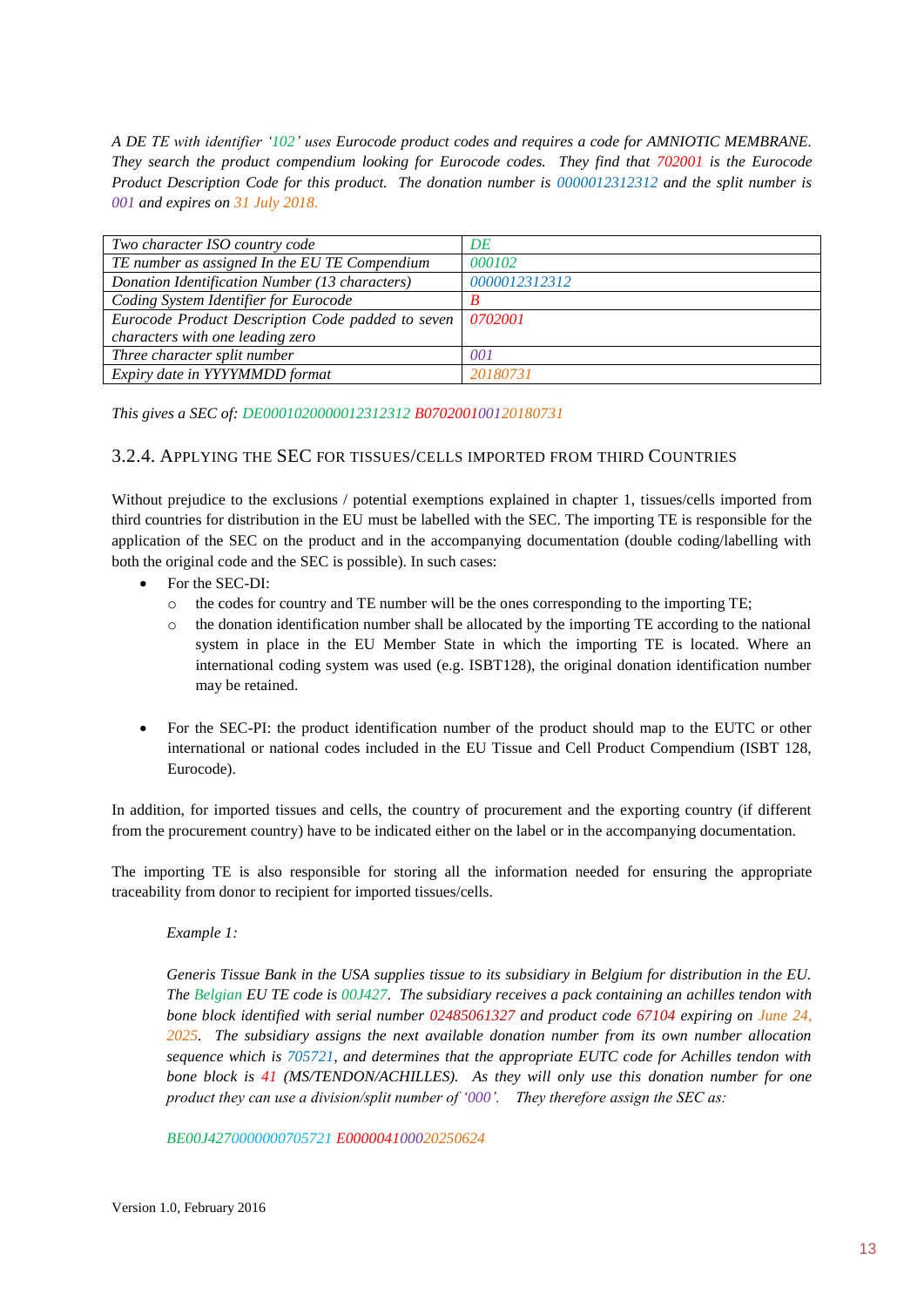*In their own TE records they ensure that the mapping between the SEC and the original identifiers from the supplier is maintained.*

*Example 2;*

*A Tissue Bank in the USA which uses ISBT 128 identification supplies tissue to a tissue bank in Portugal for distribution in the EU. The Portuguese EU TE code is 000215. The Portuguese TE receives a pack containing ground bone identified with donation identification number W000014287126, product code T0183, and division/split number of 074 expiring on Dec 31, 2018. The Portuguese TE retains the ISBT 128 Donation Identification Number, Product Code and Division/Split number, and assigns the SEC as:*

*PT000215W000014287126 A00T018307420181231*

*In their own TE records they ensure that the mapping between the SEC and the original identifiers from the supplier is maintained.*

However, Member States may also allow exemptions from the application of the SEC for tissues and cells that are imported into the Union (see section 1.1).

<span id="page-13-0"></span>3.2.5. APPLYING THE SINGLE EUROPEAN CODE TO A PRODUCT LABEL

The SEC must appear in eye readable format (a minimum of 6pt font is recommended). It must be preceded by the text "SEC:" to identify it as the Single European Code.

It may be presented:

 **as a single line of characters** with the Donation Identifier Sequence and Product Identifier Sequence separated by a gap:

SEC: IT00R2070000000010479 E000006500320140731  $Or$ 

- 
- **as two successive lines**:

SEC: IT00R2070000000010479 E000006500320140731

While there is no requirement to provide the SEC in a machine-readable format, there is nothing to prevent a TE presenting the SEC in a machine-readable format in addition to the obligatory eye-readable format.

Wherever possible the SEC must be applied in a permanent manner to the label of the product and in the relevant accompanying documentation. Where label size precludes the inclusion of the SEC label, the SEC must appear on accompanying documentation and be secured in such a manner that the SEC remains clearly and unambiguously associated with the product to which it relates. In particular embryo and sperm straws do not need to be labelled but the SEC must be included in the accompanying documentation.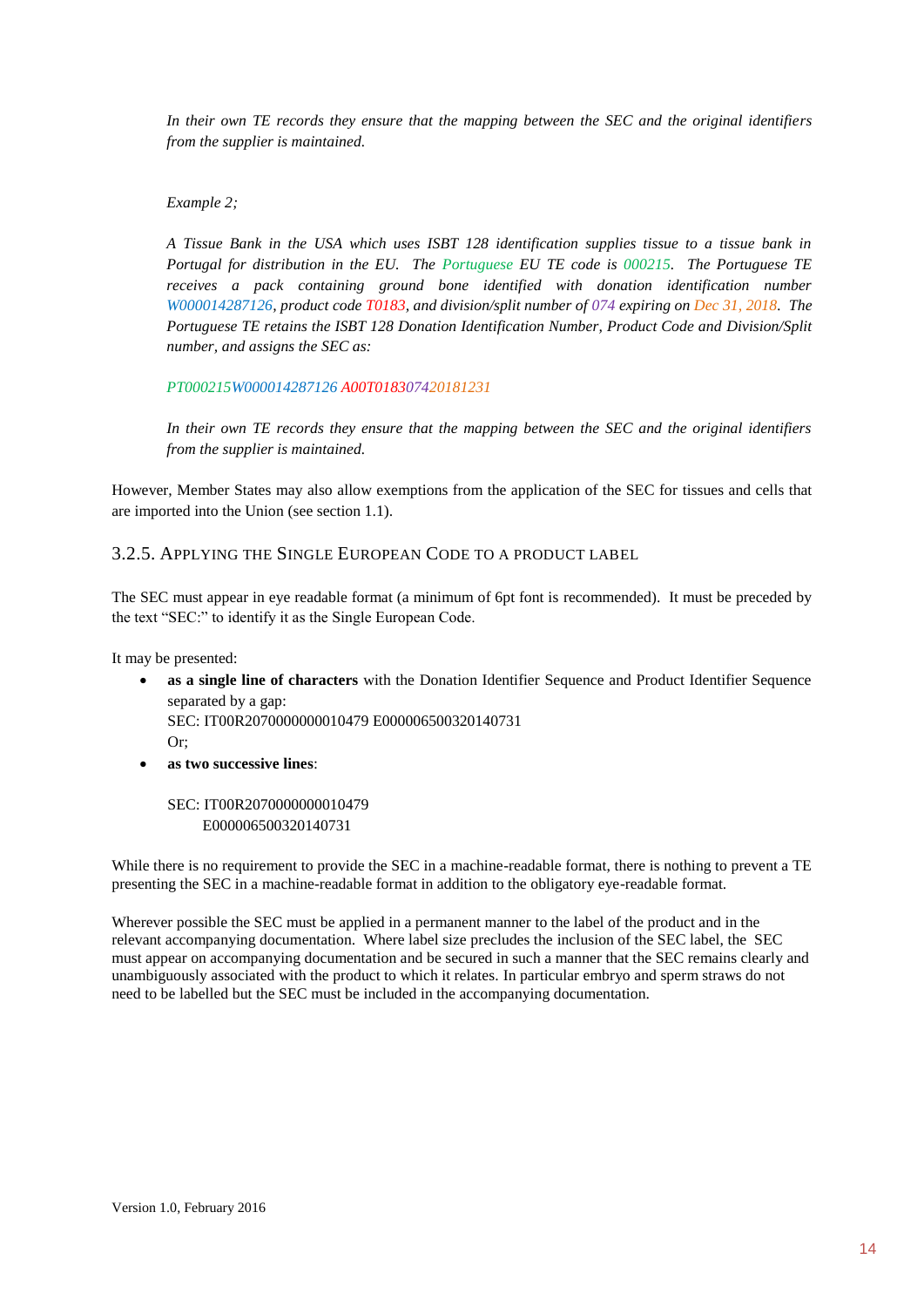*Examples*

*Example ISBT128 label*



*Example Eurocode label*

*Example – Local label*

### <u> Hillian Hill</u> IC 20120731 - donation date !E20170731 - expiry date Human Fascia, allogeneic, freeze-dried Zul.-Nr.:3004180.00.00 Fascia lata, 1 piece, 20x100 mm (f-d) Connective tissue from fascia IP732001 Graft of human origin, freeze-dried Storage temperature: <+25°C Prescription only! Tissue for transplantation. Pharmaceutical product. Keep away from children! Name and address of manufacturer SEC: DE0001151300000011114 B073200100120170731

### **Tissue Establishment Name and Address**

Expiry Date: 02-08-2014 Surface Area: 674 cm Thickness: 600 micron Type of Tissue: Glycerolised Skin (store at -80C)(T1) Package Number: S101397-12/12D



SEC: XX000048000000S101397 E000002100120140802